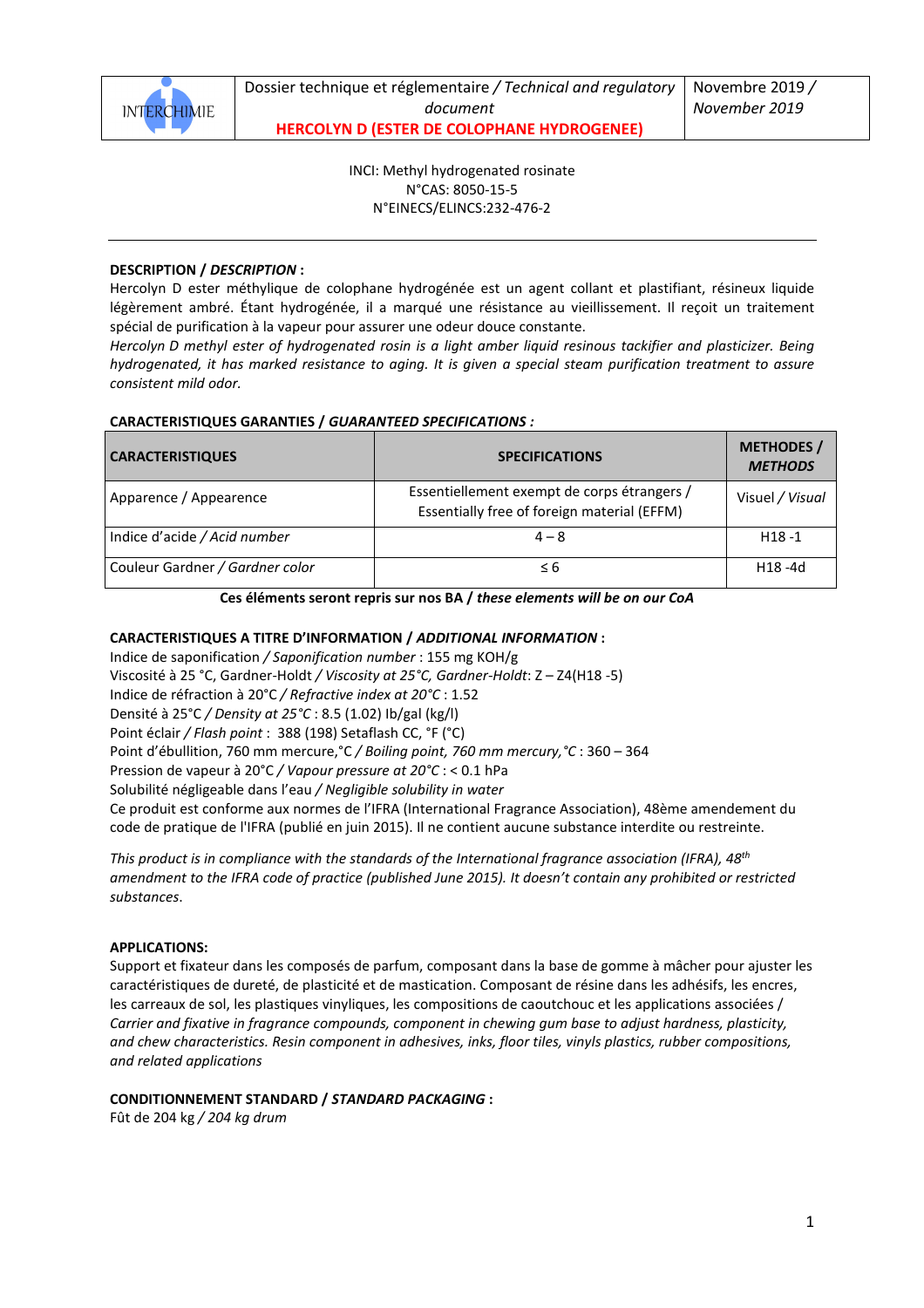

| <b>Additives</b>                     | This product doesn't contain ethanol and it is manufactured using methanol which is   |
|--------------------------------------|---------------------------------------------------------------------------------------|
|                                      | minimum 99.85 % pure and the other 0.15 % present can be water. The liquid            |
|                                      | hydrogen used in the process is 99.99 % pure and the product is produced using GMP    |
|                                      | and passes through one critical control point at the packaging line which assures the |
|                                      | product is free of potential contamination                                            |
| Allergen                             | The 26 fragrance allergens listed in Annex III of the cosmetics regulation 1223/2009  |
|                                      | are not used and are not expected to be present in sufficient concentration to be     |
|                                      | detected in the manufactured product using an appropriate analytical technique. This  |
|                                      | product is not analyzed for the presence of these allergens                           |
| <b>Animal Testing</b>                | This product is in compliance with article 18 of regulation (EC) No 1223/2009 and its |
|                                      | successive modifications - no animal testing was carried out after the applicable     |
|                                      | deadlines and no animal testing will be carried out for cosmetics application         |
|                                      | purposes. However, as this product is not exclusively used in cosmetics, animal       |
|                                      | studies could be performed so as to provide the required information under other      |
|                                      | regulations than cosmetics (if no validated alternatives to animal testing exists)    |
| <b>BSE - Bovine Spongiform</b>       | No risk of BSE                                                                        |
| Encephalopathy<br>California Prop 65 | This product (CAS: 8050-15-5) is not listed                                           |
| Carcinogenic, Mutagenic              | This product doesn't contain any substances classified as CMR according to the        |
| and Reprotoxic (CMR)                 | criteria defined in regulation (EC) No. 1272/2008                                     |
|                                      |                                                                                       |
| Composition                          | 100% resin acids and rosin acids, hydrogenated, methyl esters. This product is a      |
|                                      | <b>UVCB</b> substance                                                                 |
| <b>Cosmetic</b>                      | None of the substances listed in the Cosmetics regulation annexes are expected to be  |
|                                      | present in this product. The raw materials used the manufacturing process of this     |
|                                      | product are not analyzed routinely, for the presence of the substances listed in      |
| Cosmos / Ecocert                     | regulation (EC) No. 1223/2009<br>No data available                                    |
| <b>Danger</b>                        | This product is classified as dangerous in accordance with CLP but not with ADR       |
| <b>Dioxane</b>                       | No data available                                                                     |
| <b>Ecolabel</b>                      | No data available                                                                     |
| European Pharmacopeia                | No data available                                                                     |
| Food                                 | This product can be used as a food additive                                           |
| <b>Genetically Modified</b>          | No GMO material is expected in this product                                           |
| <b>Organisms (GMO)</b>               |                                                                                       |
| <b>Inventories</b>                   | Compliant with China IESCS, USA TSCA, New Zealand NZIoC, Taiwan TCSI, Korea KECI,     |
|                                      | Philippines PICCS, Australia AICS, Canada DSL                                         |
| Geographic origin (for               | No data available                                                                     |
| plant)                               |                                                                                       |
| <b>Glycol ether</b>                  | No data available                                                                     |
| Halal                                | This product meets the standard for Halal foods as defined by the Islamic Food and    |
|                                      | Nutrition Council of America (IFANCA)                                                 |
| <b>Heavy Metals</b>                  | This product is manufactured under cGMPs and is used as a food additive; therefore,   |
|                                      | it is regularly screened for residual heavy metals contaminants. This product based   |
|                                      | food additives consistently report well below the currently defined heavy metals      |
|                                      | limits established for his use in food                                                |
| <b>HS code</b>                       | 3806900090                                                                            |
| Irradiation / ionization             | No data available                                                                     |
| Kosher                               | This product is Kosher certified                                                      |
| Latex                                | No data available                                                                     |